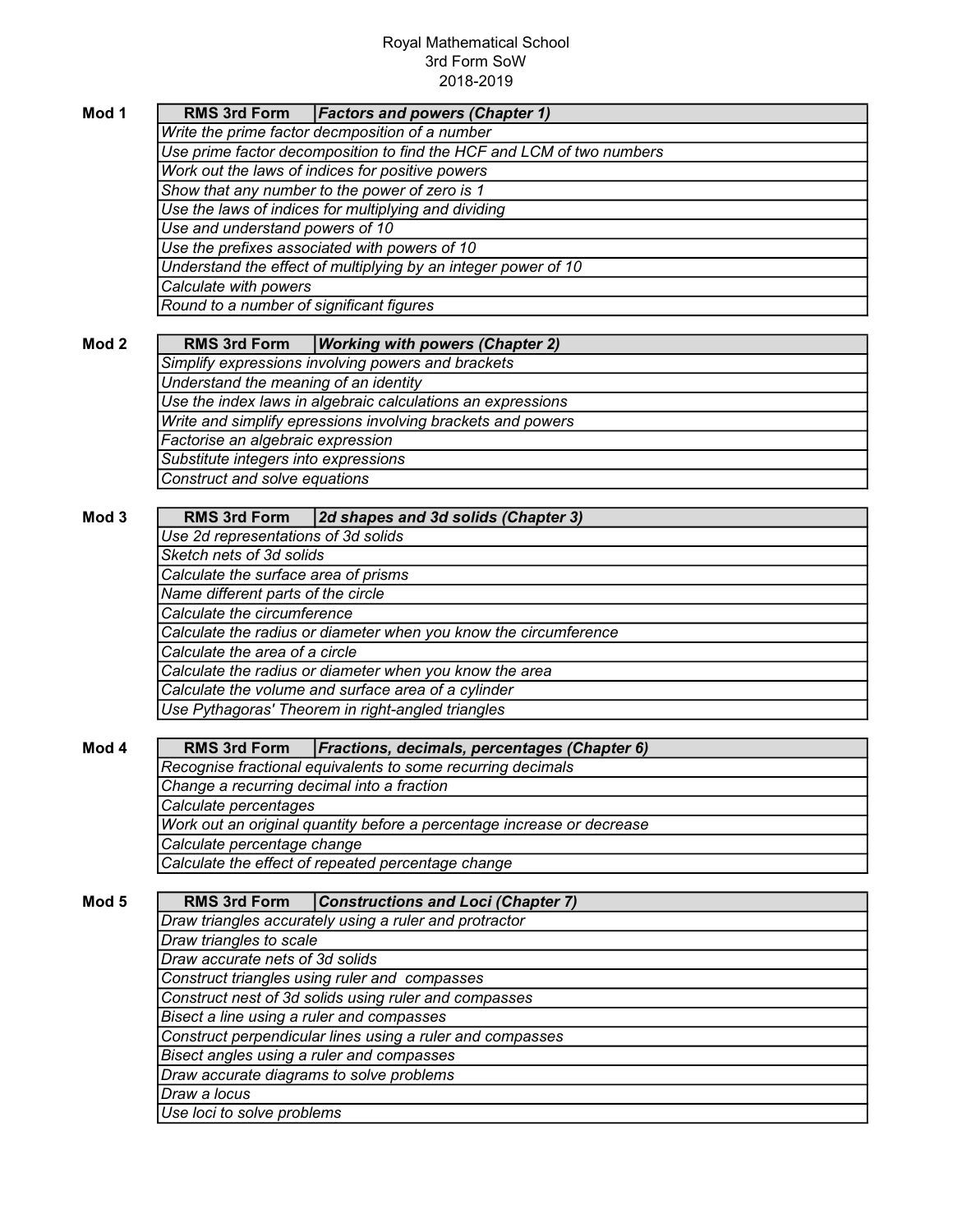## Royal Mathematical School 3rd Form SoW

|                                                                                                                    | 2018-2019                                                                                          |  |  |                                                                                              |
|--------------------------------------------------------------------------------------------------------------------|----------------------------------------------------------------------------------------------------|--|--|----------------------------------------------------------------------------------------------|
| Mod 6                                                                                                              | <b>RMS 3rd Form</b><br>Real life graphs (Chapter 4)                                                |  |  |                                                                                              |
|                                                                                                                    | Recognise when graphs are in direct proportin                                                      |  |  |                                                                                              |
|                                                                                                                    | Plot graphs and read values to solve problems                                                      |  |  |                                                                                              |
|                                                                                                                    | Interpret graphs from different sources                                                            |  |  |                                                                                              |
|                                                                                                                    | Understand financial graphs                                                                        |  |  |                                                                                              |
|                                                                                                                    | Draw and interpret distance time graphs                                                            |  |  |                                                                                              |
|                                                                                                                    | Use distance time graphs to solve problems                                                         |  |  |                                                                                              |
|                                                                                                                    | Interpret graphs that are curved                                                                   |  |  |                                                                                              |
|                                                                                                                    | Interpret real life graphs                                                                         |  |  |                                                                                              |
|                                                                                                                    | Understand when graphs are misleading                                                              |  |  |                                                                                              |
|                                                                                                                    |                                                                                                    |  |  |                                                                                              |
| Mod <sub>7</sub>                                                                                                   | <b>RMS 3rd Form</b><br><b>Transformations (Chapter 5)</b>                                          |  |  |                                                                                              |
|                                                                                                                    | Describe and carry out translations                                                                |  |  |                                                                                              |
|                                                                                                                    | Describe and carry out reflections                                                                 |  |  |                                                                                              |
|                                                                                                                    | Describe and carry out rotations                                                                   |  |  |                                                                                              |
|                                                                                                                    | Enlarge a shape                                                                                    |  |  |                                                                                              |
|                                                                                                                    | Describe an enlargement                                                                            |  |  |                                                                                              |
| Enlarge a shape with a negative scale factor<br>Enlarge a shape with a fractional scale factor                     |                                                                                                    |  |  |                                                                                              |
|                                                                                                                    |                                                                                                    |  |  | Transform 2D shapes using a combination of reflection, rotation, enlargement and translation |
|                                                                                                                    |                                                                                                    |  |  |                                                                                              |
| Identify planes of reflection symmetry in 3D solids<br>Find the perimeter and area of 2d shapes after enlargements |                                                                                                    |  |  |                                                                                              |
|                                                                                                                    | Find the volume of 3d shapes after enlargements                                                    |  |  |                                                                                              |
|                                                                                                                    |                                                                                                    |  |  |                                                                                              |
|                                                                                                                    | <b>RMS 3rd Form</b>                                                                                |  |  |                                                                                              |
| Mod 8                                                                                                              | Constructions and Loci (Chapter 7)                                                                 |  |  |                                                                                              |
|                                                                                                                    | Draw triangles accurately using a ruler and protractor                                             |  |  |                                                                                              |
|                                                                                                                    | Draw triangles to scale                                                                            |  |  |                                                                                              |
| Draw accurate nets of 3d solids                                                                                    |                                                                                                    |  |  |                                                                                              |
|                                                                                                                    | Construct triangles using ruler and compasses                                                      |  |  |                                                                                              |
|                                                                                                                    | Construct nest of 3d solids using ruler and compasses<br>Bisect a line using a ruler and compasses |  |  |                                                                                              |
|                                                                                                                    |                                                                                                    |  |  |                                                                                              |
|                                                                                                                    | Construct perpendicular lines using a ruler and compasses                                          |  |  |                                                                                              |
|                                                                                                                    | Bisect angles using a ruler and compasses                                                          |  |  |                                                                                              |
|                                                                                                                    | Draw accurate diagrams to solve problems<br>Draw a locus                                           |  |  |                                                                                              |
|                                                                                                                    |                                                                                                    |  |  |                                                                                              |
|                                                                                                                    | Use loci to solve problems                                                                         |  |  |                                                                                              |
|                                                                                                                    |                                                                                                    |  |  |                                                                                              |
| Mod 9                                                                                                              | <b>Probability (Chapter 8)</b><br><b>RMS 3rd Form</b>                                              |  |  |                                                                                              |
|                                                                                                                    | Calculate and compare probabilities                                                                |  |  |                                                                                              |
|                                                                                                                    | Decide if a game is fair                                                                           |  |  |                                                                                              |
|                                                                                                                    | Identify mutually exclusive outcomes and events                                                    |  |  |                                                                                              |
|                                                                                                                    | Find the probabilities of mutually exclusive outcomes and events                                   |  |  |                                                                                              |
|                                                                                                                    | Find the probability of an event not happening                                                     |  |  |                                                                                              |
|                                                                                                                    | Calculate the relative frequency of a value                                                        |  |  |                                                                                              |
|                                                                                                                    | Use relative frequency to make estimates                                                           |  |  |                                                                                              |
|                                                                                                                    | Use relative frequency to estimate the probability of an event                                     |  |  |                                                                                              |
|                                                                                                                    | Use estimated probability to calculate expected frequencies                                        |  |  |                                                                                              |
|                                                                                                                    | Carry out a probability experiment                                                                 |  |  |                                                                                              |
|                                                                                                                    | Estimate probability using data from an experiment                                                 |  |  |                                                                                              |
|                                                                                                                    |                                                                                                    |  |  |                                                                                              |
|                                                                                                                    | Work out the expected results when an experiment is repeated                                       |  |  |                                                                                              |
|                                                                                                                    | List all the possible outcomes of one or two events in sample space diagram or Venn diagrams       |  |  |                                                                                              |
|                                                                                                                    | Calculate probabilities of repeated events                                                         |  |  |                                                                                              |
|                                                                                                                    | Use tree diagrams to find the probabilities of two or more events                                  |  |  |                                                                                              |